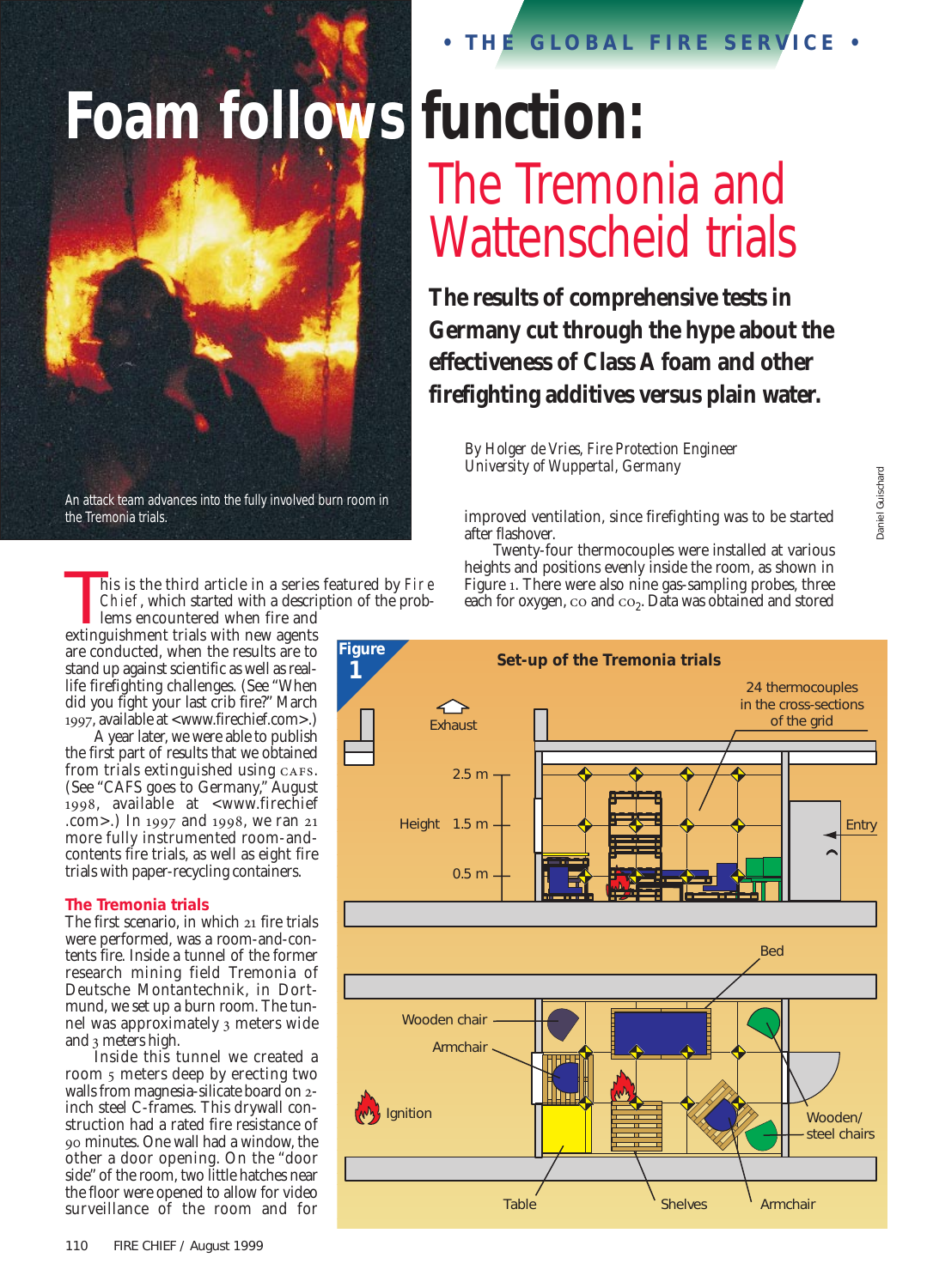**Table 1: Fire load inside the Tremonia burn room** 

| <b>Fire load</b>                          | Mass of<br>single item (kg) mass (kg) | Total         |
|-------------------------------------------|---------------------------------------|---------------|
| Bed consisting of steel frame with:       |                                       |               |
| One mattress                              | 17.5                                  | 17.5          |
| Two wood pallets                          | 16                                    | 32            |
| Shelf consisting of:                      |                                       |               |
| 10 wood pallets                           | 16                                    | 160           |
| Wooden table on steel frame               | 8.5                                   | 8.5           |
| Two armchairs consisting of:              |                                       |               |
| Two automotive seats                      | 15                                    | 30            |
| Two pallets                               | 16                                    | 32            |
| Wooden chair                              | 6                                     | 6             |
| Two wooden chairs with steel frames       | 5.5                                   | 11            |
| Shredded newspapers                       | 4.5                                   | 9             |
| Cotton-polyester fabric                   | $\mathcal{P}$                         | $\mathcal{P}$ |
| (to simulate tablecloth, bedspread, etc.) |                                       |               |
| Heptane (in steel tray under shelf)       | $\mathcal{P}$                         | 2             |
| Total mass of combustible materials       |                                       | 310kg         |
|                                           |                                       |               |

every second. The facility's water pipe was supervised electronically so that the water flow used for fire attack was also recorded every second.

Three hundred eight kilograms (680 lbs.) of solid fuel were set up as "furniture" inside the burn room. (See Table .)

The energy released inside the burn room was predominantly from solid Class A fuels; that released by the 2 liters of heptane used to ignite were negligible. Given a pre-burn time of  $15$  minutes, the overall energy released by that fireload was between  $738$  and  $1,029$ kwh (or  $2.5$  million  $B \text{ is not zero}$ ), with an energy release rate of between 2.9 and  $4.1$ mw (megawatts), or  $2,750$ BTUS/second to 3,890 BTUS/second.

In Germany, there are no regulations governing the performance of live fire trials. Given the testing tunnel's structural integrity, we followed , Live Fire Training Evolutions  $(1997)$ , and the German "Standing Orders for Firefighter Occupational Safety and Health" for the given scenarios (safety officer, backup team, backup water supply, communications, EMS and so forth).

We needed to choose an appropriate nozzle and flow for the attack line, so as to neither "flood" the burn room nor have no impact. According to the Iowa rate-of-flow formula, a room this size required a minimum flow rate of 59lpm  $(16gpm)$ , while according to German formulas between 67.5 and 150lpm  $(18 - 4$ ogpm) were required. We thus chose to use a Task Force Tips Quadra-Fog 40gpm (adjustable-flow) nozzle on a 1-inch attack line. (Pressure loss inside the 50-foot line was negligible.) The backup team was provided with a 2-inch line and an Elkhart Brass SM 10 F nozzle, providing a  $38$ olpm ( $100$ gpm) flow in case of an emergency intervention.

Table 2 gives an overview of the trials. During the first three trials, the position of the fire load was altered to achieve a fast fire spread to a fully involved room. Furthermore, there were slight variations of the beginning of the intervention during these trials. For trial W-20, the participating Berlin firefighters wanted a triple fire load and 60 minutes of pre-burn to evaluate their new turnout gear, so this trial won't be regarded any further.

We used three extinguishing agents (water, Class A foam at  $0.5\%$  and a sodium polyacrylic additive at  $3\%$ ) and two different attack methods (direct and indirect).

For the induction of  $0.5\%$  Silv-ex G (the German version of Ansul's Silv-ex), we used Robwen's Flow-Mix 500 bladder tank proportioner and a FireDos 1000 water motor proportioner. The FireDos proportioner, made by MSR Dosiertechnik (Am Heiligenstock 2, D-61200 Woelfersheim, Germany), is basically a fine piece of equipment, but it had problems responding to the low flows in this scenario, so it was replaced by the Flow-Mix in the following trials.

The idea of the sodium polyacrylic additive is to thicken the water, thus preventing it from running off the fuel before it can properly cool it down. For the induction of the spa, representatives of the manufacturer were on site and provided an in-line eductor. However, the spa repeatedly clogged that eductor, our own bypass eductor, the hoselines and the nozzle, so that setup and flushing required a major effort. Furthermore, the spa created a very slippery layer on the burn room floor, so that the safety of the participating firefighters was at risk.

## **Table 2: Overview of the Tremonia trials**

|                                   | <b>Extinguishing</b> | Start of<br>intervention<br>after ignition | End of<br><i>intervention</i><br>after ignition |
|-----------------------------------|----------------------|--------------------------------------------|-------------------------------------------------|
| Trial name and abbreviation       | method               | [min:100ths]                               | [min:100ths]                                    |
| Water 1 (W-1)                     | <b>Indirect</b>      | 24:23                                      | 30:90                                           |
| Water 2 (W-2)                     | <b>Indirect</b>      | 16:04                                      | 24:20                                           |
| Water 3 (W-3)                     | <b>Indirect</b>      | 14:75                                      | 28:77                                           |
| Water $4$ (W-4)                   | Indirect             | 15:02                                      | 24:50                                           |
| Water 5 (W-5)                     | <b>Indirect</b>      | 16:25                                      | 24:28                                           |
| Water 6 (W-6)                     | Indirect             | 18:84                                      | 29:85                                           |
| Water 7 (W-7)                     | <b>Indirect</b>      | 15:60                                      | 26:81                                           |
| Water 8 (W-8)                     | Indirect             | 17:13                                      | 34:03                                           |
| Water 9 (W-9)                     | <b>Indirect</b>      | 14:73                                      | 23:96                                           |
| Silv-ex 10 FireDos (S-10)         | <b>Indirect</b>      | 15:10                                      | 20:29                                           |
| Silv-ex 11 FireDos (S-11)         | Indirect             | 15:31                                      | 25:48                                           |
| Gel 12 Z1 in-line eductor (G-12)  | Indirect             | 20:20                                      | 33:88                                           |
| Gel 13 Z2R by-pass eductor (G-13) | <b>Indirect</b>      | 15:44                                      | 24:89                                           |
| Silv-ex 14 Flow-Mix $(S-14)^1$    | <b>Indirect</b>      | 15:23                                      | 23:21                                           |
| Water 15 $(W-15)^B$               | <b>Direct</b>        | 15:32                                      | 21:30                                           |
| Water 16 $(W-16)^B$               | <b>Direct</b>        | 15:52                                      | 27:75                                           |
| Silv-ex 17 Flow-Mix $(S-17)^2$    | <b>Indirect</b>      | 15:50                                      | 27:84                                           |
| Water 18 (W-18) <sup>B, 2</sup>   | <b>Direct</b>        | 15:52                                      | 23:73                                           |
| Water 19 (W-19) <sup>B</sup>      | <b>Direct</b>        | 15:85                                      | 21:13                                           |
| Water 20 (W-20) <sup>B, 3</sup>   | <b>Direct</b>        | 61:15                                      | 84:40                                           |
| Silv-ex 21 Flow-Mix $(S-21)^4$    | <b>Indirect</b>      | 15:40                                      | 26:34                                           |

B: Attack team provided by Berlin Fire Department.

1: Hoseline burst, attack somewhat impaired but successful.

2: Trials 17 and 18 run on one day with different attack teams.

3: Triple fire load, 60 minutes of pre-burn (not used for comparison).

4: Attack team changed from Flameco 10gpm foam nozzle back to TFT nozzle during attack.

"Silv-ex" was Silv-ex G Class A foam at 0.5% induction rate

"Gel" was sodium polyacrylic additive at 3% induction rate.

Direct attack involved predominant use of a full stream directed at the fuel.

Indirect attack involved use of fog stream to cool hot gas layers under the burn room ceiling, then further advance using fog and full stream on the fuel

Times are given in minutes and decimal seconds.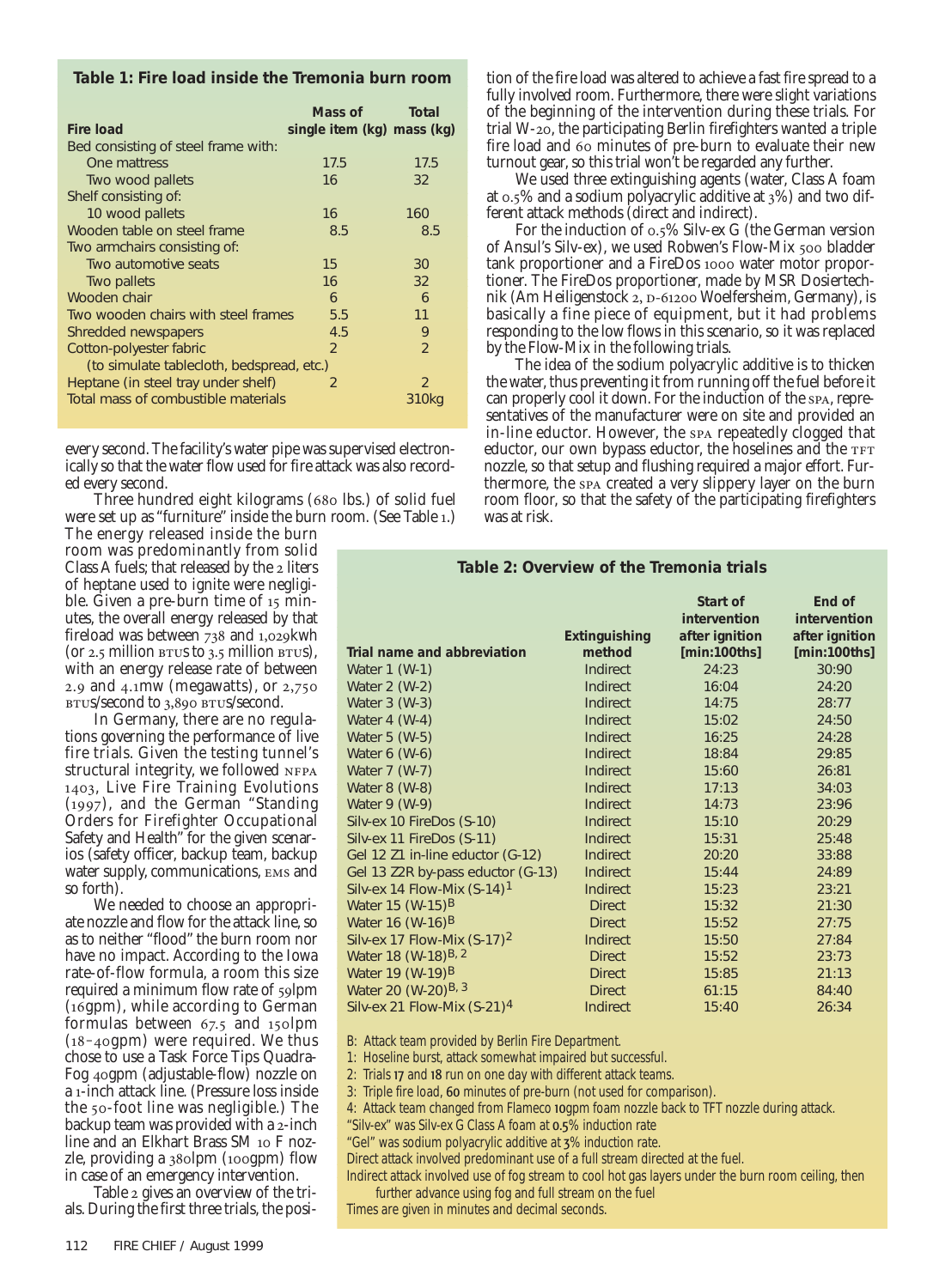As shown in Table  $2$  (below left), in five trials, the Berlin Fire Department provided the attack team. These firefighters preferred direct attack, while the Wuppertal entry team advanced using indirect and combination attack.

The fires were ignited by 2 liters of heptane poured into a steel tray under the "shelf." The standard pre-burn time was 15 minutes, then the attack team opened the burn room door, entered and began firefighting. The attack team was always covered by a backup team only a few feet away.

The reports of the backup teams gave valuable information on the situation inside the burn room in comparison to the attack method: Indirect attack, as used by the Wuppertal teams, usually led to a collapse of the flames under the room's ceiling after applying only a few bursts of fog spray upright into the hot gas layers. Since water using indirect/ combination attack was applied patiently and the nozzlemen observed the effects of their actions before applying more water, the burn

room floor after extinguishment was basically dry; the water applied had time to evaporate and do its job. The attack team then was able to safely advance without the hot flame radiation and without impaired vision.

On the contrary, when teams used direct attack, the hot water steam arose instantly from the fuel, pushing flames upward, across the ceiling and in at least two trials hitting the attack team literally in the back before the flames collapsed. Vision inside the burn room was much more impaired during the trials with direct attack than in those using indirect attack. Nonetheless, neither direct nor indirect attack showed an advantage over the other method in terms of the times or the water quantity used. The advance using indirect attack, however, was definitely safer and caused less water damage.

#### **Data processing**

To determine which of the trials are comparable in terms of the pre-burn time, we summed up all temperatures recorded by all thermocouples at all times per trial. By comparing these values with a Gaussian standard distribution, we found out that trials  $w - 4$  and  $w - 6$  have to be considered "too cold" and that trial G-12 has to be considered "too hot" and must not be used for further comparison.

Furthermore, attack didn't always start at the very beginning of minute 15. But by looking at that data and their maximum impact of the statistical methods applied, we found that these inaccuracies are negligible.

The bandwidths of the recorded temperatures were:

- $\blacksquare$  200<sup>°</sup> 500<sup>°</sup>C (400<sup>°</sup> 900<sup>°</sup>F) at 0.5 meters (approx. 2 feet) above floor level
- $300^{\circ}$ -800 $^{\circ}$ C (600 $^{\circ}$ -1,500 $^{\circ}$ F) at 1.5 meters (approx. 5 feet) above floor level
- 400°  $-800^{\circ}$ C (750°  $-1,500^{\circ}$ F), at times over  $1,000^{\circ}$ C  $(1,800^{\circ}$ F), at 2.5 meters (approx. 8 feet) above floor level and thus represent fully involved roomand-contents fires. To put this in a perhaps more familiar context, under the Project FIRES research sponsored by the

LAFF in the  $1980s$  and early 1990s, these fires would be rated as Class IV. In other words, they were characterized by tem-

peratures in the  $500^{\circ}$  range, with thermal radiation up to and equal to flashover conditions (from  $0.175$  to almost 4 watts/ $\text{cm}^2$ ).

#### **Temperature gradients, versus a better way**

Since temperature recordings at a certain point in time can't be definitely assigned to certain firefighting activities, but rather represent the temperature situation inside the burn room in general, using temperature gradients (the change of temperature versus time or location) to describe extinguishment progress doesn't make sense. We can't be sure that the fall in temperature at a certain place or certain time can be attributed to, for example, only the cool draw of air into the burn room upon opening the door, or the cooling properties of the water spray, or just a single drop of that spray literally hitting the thermocouple, while the major portion of the burn room is still fully involved.

Figure 2 below shows how little temperature gradients represent extinguishment progress. The graphs shown here weren't derived during actual fire trials, but made up for the explanation. In this example, during Trial A, the temperature gradient is  $\Delta T/\Delta t = -320 \text{K/sec}$  between the second and third seconds, while during Trial B the same gradient is  $-750 \text{k/sec}$ . This may mean that in Trial B a water drop has hit the thermocouple, or that firefighting progress really is faster. However, after that, there is obviously rekindling during Trial B.

Temperature gradients are poor indicators for extinguishment progress, especially if only one reading of one thermo-





The Tremonia live burn room under construction.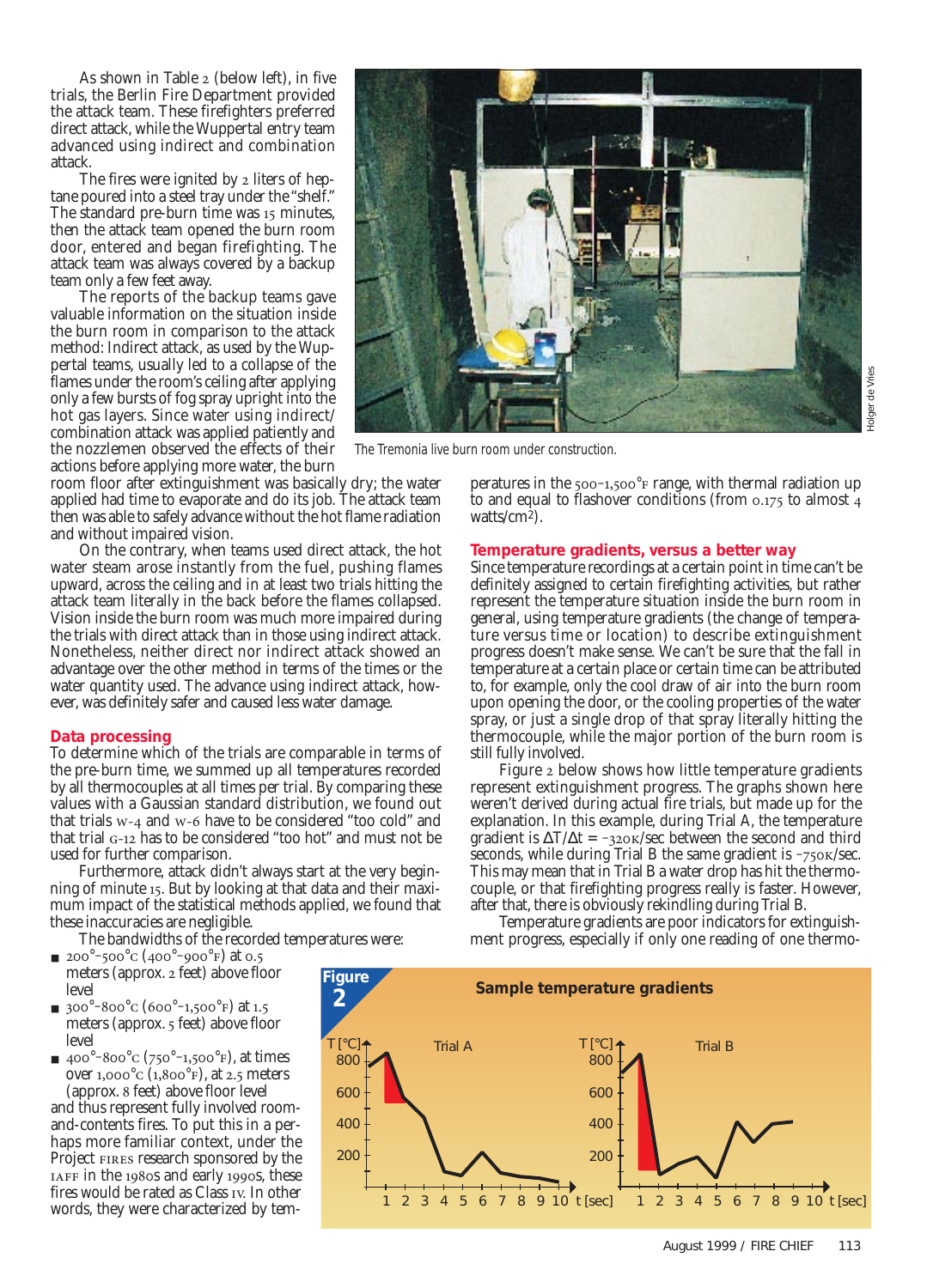couple is used to "prove" the efficacy of extinguishing agents, as is done by the industry when discussing the "Salem" fire trials. ("Quantifying the effect of class A foam in structure firefighting: The Salem tests," Fire Engineering, February 1993.) From a scientific as well as from a firefighting standpoint, it must be said clearly that the fire industry is abusing the "Salem" fire trial results and misleading its customers.

The better alternative to using temperature gradients is calculating temperature sums. The gradient looks at the change every second, for example, which is a very small event to measure. This in turn means that the inherent inaccuracies of measurement can distort the temperature reading itself. Fires are such fast-changing chemical processes that it's very hard to tell what one temperature reading (or gradient) really means. On the other hand, a temperature sum, which takes into account all temperature readings from a group of thermocouples over a longer stretch of time, represents the energy situation in a room much better.

We looked at the data of the first 10 minutes after the start of intervention. Again, we derived the temperature sums, but this time the temperature sums per thermocouple per minute per fire trial.We calculated the mean values and standard deviations for all 10 minutes, 24 thermocouples and  $17$  comparable trials. The results was that water and Class A foam performed similarly regarding the cooling of the burn room. Gel provided a slight advantage here, but since there was only one valid trial with it, the statistical background for this is too weak.

# **Comparison of extinguishment**

Table  $\overline{3}$  (at right) shows the quantity of extinguishing agent, time required for extinguishment and extinguishment effort for the remaining 17 comparable trials.

Trial s-17 required the least extinguishing agent quantity



# **Table 3: Results of the Tremonia trials**

|                                | <b>Extinguishing</b><br>agent quantity extinguishment | Time to           | <b>Extinguishment</b><br>effort |
|--------------------------------|-------------------------------------------------------|-------------------|---------------------------------|
| <b>Trial</b>                   | (liters)                                              | (minutes)         | (liters x min)                  |
| $W-1$                          | 305                                                   | 7                 | 2,036                           |
| $W-2$                          | 255                                                   | 8                 | 2,077                           |
| $W-3$                          | 401                                                   | 14                | 5,616                           |
| $W-5$                          | 282                                                   | 8                 | 2,268                           |
| $W-7$                          | 358                                                   | 11                | 4,010                           |
| $W-8$                          | 224                                                   | 17                | 3,792                           |
| $W-9$                          | 131                                                   | 9                 | 1,213                           |
| W-15 (Berlin 1)                | 244                                                   | 6                 | 1,458                           |
| <b>W-16 (Berlin 2)</b>         | 165                                                   | $12 \overline{ }$ | 2,018                           |
| <b>W-18 (Berlin 3)</b>         | 211                                                   | 8                 | 1,730                           |
| <b>W-19 (Berlin 4)</b>         | 184                                                   | 5                 | 971                             |
| $G-13$                         | 206                                                   | 9                 | 1,945                           |
| S-10 (FireDos)                 | 129                                                   | 5                 | 671                             |
| S-11 (FireDos)                 | 157                                                   | 10                | 1,592                           |
| $S-14$ (Flow-Mix) <sup>1</sup> | 176                                                   | 8                 | 1,405                           |
| S-17 (Flow-Mix)                | 112                                                   | $12 \overline{ }$ | 1,382                           |
| $S-21$ (Flow-Mix) <sup>2</sup> | 177                                                   | 11                | 1,936                           |

NB: Quantities and times are rounded, but extinguishment effort was calculated from the exact measurements.

1: Hoseline burst

2: Nozzle change

with  $112$  liters (30 gallons), followed by  $s$ -10 using  $129$  liters (34 gallons). The maximum was observed in trials  $w$ -3 and  $w$ -7 requiring  $401$  and  $358$  liters ( $106$  and  $94$  gallons) of water. The mean value of extinguishing agent required using Class A foam is  $69$  liters (18 gallons), or  $31\%$ , less in comparison to all 17 trials. The mean value of Class A foam required is 101 liters  $(z_7$  gallons), or  $40\%$ , less in comparison to plain water. Gel achieved an average value.

Trials  $w$ -19 and  $s$ -10 required the shortest times for extinguishment, each about five minutes. w-8 and w-3 required the longest time for extinguishment, at  $17$  and  $14$  minutes. The mean time values of all extinguishing agents are of the same order.

The "extinguishment effort" is the product of "extinguishing agent quantity" and "time to extinguishment." The term "extinguishing effort" replaces the term "extinguishment work" used in my earlier articles, whereas the definition remains the same. The reason for the change in nomenclature is that "work" is too strictly defined by natural sciences to be used in this context.

Extinguishment effort is a derived ("artificial") value representing the effort of a firefighter to put out a fire. By concluding that the time to extinguishment is also the time that a firefighter exposes himself to a hostile environment and heat stress, it helps to better differentiate between the various possible efficacies of firefighting agents. Given comparable scenarios, the smaller the value of extinguishment effort, the better the agent.

The maximum extinguishment effort was required by trial  $w$ -3 and its 5,616 liters  $\times$  minutes, followed by  $w$ -7 and  $w$ -8 with 4,010 ltr  $\times$  min and 3,792 ltr  $\times$  min. The minimum extinguishing effort was measured during  $s$ -10 at  $671$  ltr  $\times$  min, followed by trials  $w$ -19 and  $w$ -9 needing 971 ltr  $\times$  min and 1,213  $\text{I} \text{tr} \times \text{min}$ . Gel achieved an average value. The mean extinguishment effort using Class A foam observed in these trials is 1,075 Itr  $\times$  min, or 43% lower than the mean value of pure water, and 728 ltr  $\times$  min, or 34% lower than the mean value of all 17 trials. Table 4 lists the means and bandwidths of the values measured. (See next page.)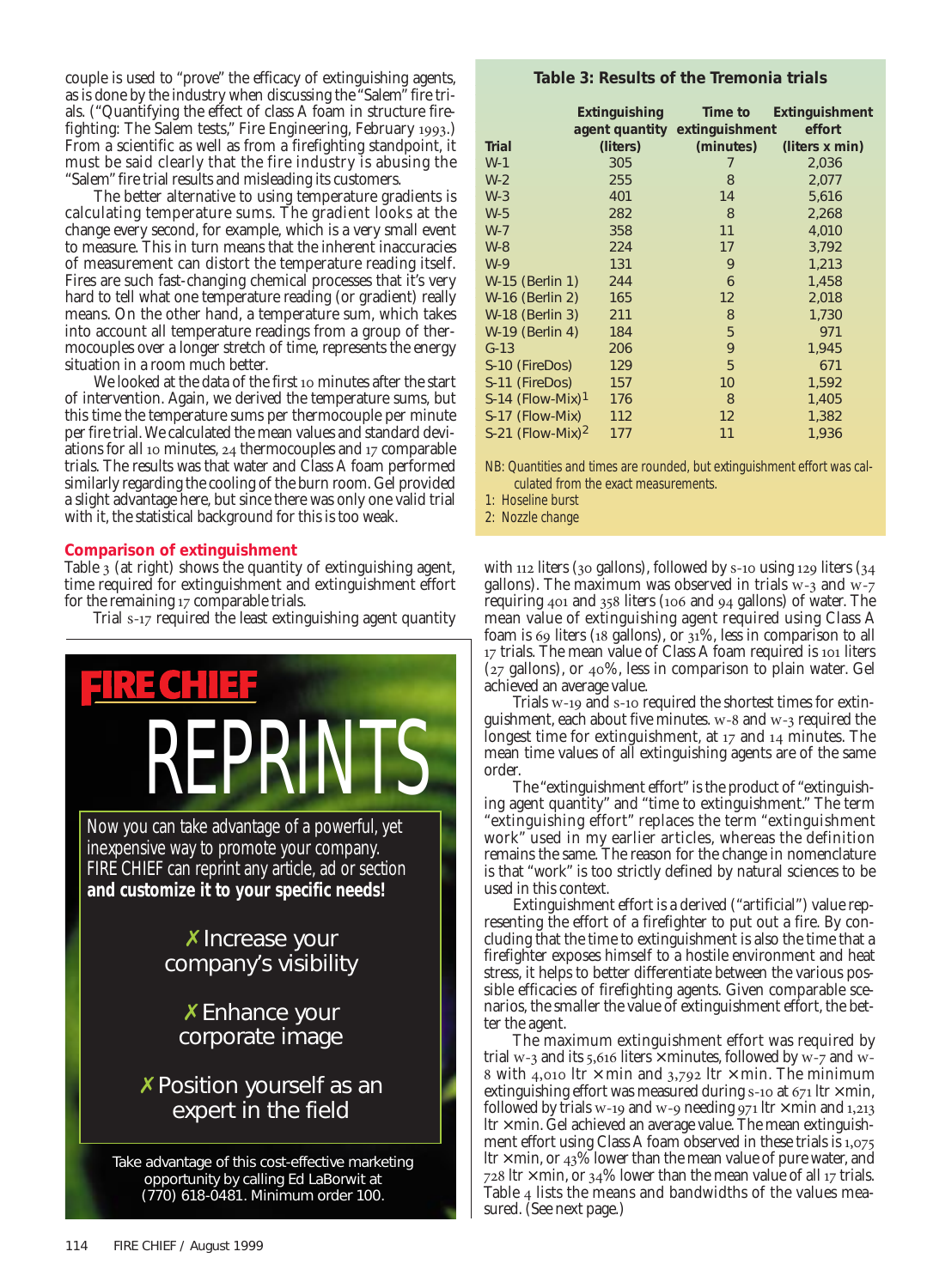# **Table 4: Mean values and standard deviations of the Tremonia trials results**

|               | <b>Extinguishing</b><br>agent quantity | Time to<br>extinguishment | <b>Extinguishment</b><br>effort    |
|---------------|----------------------------------------|---------------------------|------------------------------------|
| All 17 trials | (liters)<br>$219 \pm 78 =$             | (minutes)<br>$10 \pm 3 =$ | (ltr x min)<br>$2.125 \pm 1.209 =$ |
|               | 140297                                 | 613                       | 9153,334                           |
| Water         | $251 \pm 78 =$                         | $10 \pm 3 =$              | $2,472 \pm 1,349 =$                |
|               | 173329                                 | 613                       | 1,1233,820                         |
|               | Class A foam $150 \pm 26 =$            | $9 \pm 3 =$               | $1.397 \pm 414 =$                  |
|               | 124176                                 | $7 \ldots 12$             | 984  1,811                         |
| Gel           | 206                                    | 9                         | 1.945                              |

# **Findings of the Tremonia trials**

The three-dimensional Figure 3 (below) shows the results of the Tremonia trials. A "corridor of pins" can be recognized, representing the Class A foam trials, in which clearly less than 200 liters (53 gallons) of extinguishing agent were required, whereas a significant number of trials with pure water required more time and extinguishing agent. Even the Class A foam trials  $s-14$  (when the hose burst) and  $s-21$  (when the attack team changed the nozzle) required less agent and effort to be blackened out than most water trials. Thus it can be concluded that Class A foam is a superior extinguishing agent to plain water.

Gel achieved only average values. I've already commented on the induction problems with our use of gel. Besides the slippery layer on the burn room floor, the spa gel formed a

# **The Wattenscheid trials**

Protecting a population of  $400,000$  in an area of  $145$  square kilometers (56 square miles) with four full-time stations and 15 volunteer stations, Bochum Fire Department responds to about  $2,000$  fire calls per year. Of these fire calls, about  $18.9\%$ are to paper-recycling containers on fire, requiring 850 manhours per year and tying up a first-due pumper with a crew of four for between 30 minutes and an hour, sometimes even requiring a ladder company to respond in order to lift the container, open it, and dump the smoldering and burning paper onto the pavement.

Until summer 1996, the Bochum Fire Department had responded out of five full-time stations and is now about to reduce to three. Thus the availability of first-due companies for time-critical calls (working fire, persons reported) has to be increased. It was found that using a full-stream nozzle off a booster reel wasn't efficient, so the University of Wuppertal was asked to investigate this problem.

The containers used in Bochum to collect paper for recycling are permanently located on roadsides and parking lots. They are made from zinc-coated steel, having a volume of 3.2 cubic meters  $(113 \text{ cubic feet})$ . They consist of two symmetrical, almost semi-cubically-shaped "shells," which are kept in place by a hinge at a top and their own weight. On two opposite sides of the containers, there is one lid (100 $cm$  by 9 $cm$ , or 4 feet by  $4$  inches) for the disposal of paper trash into the container. The paper-collection trucks lift these containers with a crane, then manipulate the shells to fold open and drop their paper contents into the truck.

We ran eight fire trials at the Bochum Fire Department's training facility at Wattenscheid fire station, with containers provided by the paper-recycling company. They were set on fire and allowed to pre-burn for 30 minutes. The results are

summarized in Table 5. (See next page.)

# **Trial:Water 1**

Equipment used was a 2-inch line with a Cordova Fire Equipment Feather Lite 20 nozzle, maximum flow  $36$ olpm ( $95$ gpm) at  $7$  bars pressure (100psi), pump pressure  $\frac{1}{2}$  bars  $\frac{1}{2}$  ( $\frac{1}{2}$  psi). Fire attack was through the lids, requiring 15 minutes and  $1,854$  liters (490 gallons) of water.

# **Trial:Water 2**

For this trial, a "lance nozzle" was homemade by the author because the ones available through the fire industry are unnecessarily expensive. The lance nozzle consists of a standard 1-inch ball valve with a  $\frac{1}{2}$ -inch, 3foot-long pipe and a stainless-steel ball-shaped sprayhead at the end, delivering  $_{14}$ olpm ( $_{37}$ gpm) at 5 bars  $(72 \text{psi}).$  The ball-shaped

Vaseline-like coating on the scBA masks that the firefighters couldn't remove by using their gloves or turnout sleeves. On top of that, by requiring an induction rate of  $3\%$ , versus the .% rate of Class A foam, gel has a logistical disadvantage. Thus the use of sodium polyacrylic gel can't be recommended.

sprayhead has 40 machined holes, placed evenly and covering  $240^\circ$  of the spherical surface.

Using a pry bar, the attack team can easily force the gap between the two shells of the containers just wide enough to push the lance nozzle into the paper inside. When opening the